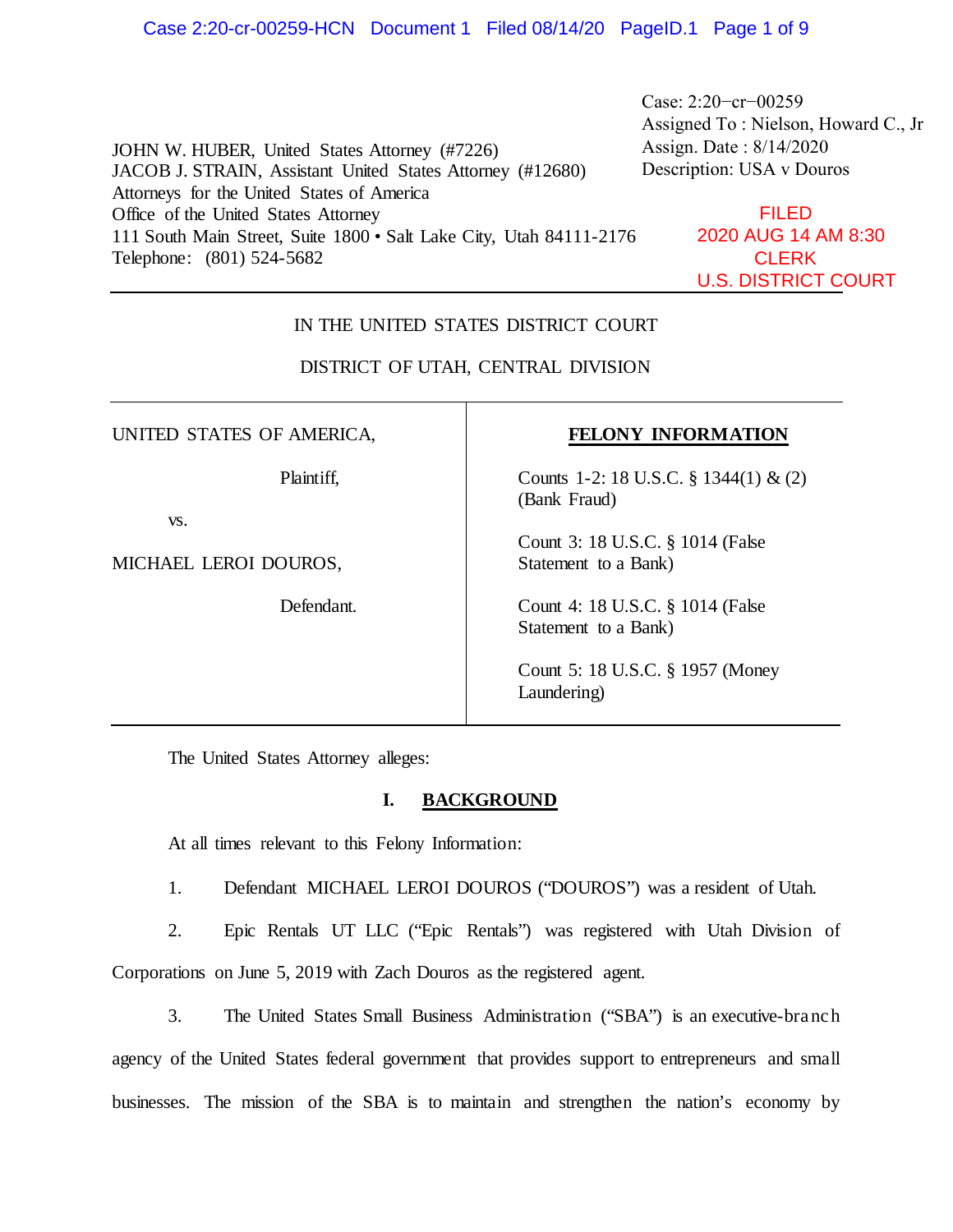#### Case 2:20-cr-00259-HCN Document 1 Filed 08/14/20 PageID.2 Page 2 of 9

enabling the establishment and viability of small businesses and by assisting in the economic recovery of communities after disasters. As part of this effort, the SBA enables and provides for loans through banks, credit unions and other lenders. These loans have government-backed guarantees.

4. In addition to traditional SBA funding programs, The CARES Act, which was signed into law in March 2020, established several new temporary programs and provided for the expansion of others to address the COVID-19 outbreak.

5. One of these new programs is the SBA Paycheck Protection Program (PPP), which is a loan designed to provide a direct incentive for small businesses to keep their workers on the payroll. Under this program, the SBA will forgive all or part of loans if all employees were kept on the payroll for eight weeks and borrowers submit documentation confirming that the loan proceeds were used for payroll, rent, mortgage interest, or utilities.

6. Payroll, as defined by the PPP excludes compensation of an individual employee in excess of an annual salary of \$100,000, prorated as necessary.

7. Interested applicants apply through an existing SBA lender or any other participating federally insured financial institution. Borrower requirements include the business was in operation on February 15, 2020 and either had employees for whom the business paid salaries and payroll taxes or paid independent contractors as reported on a Form 1099-MISC. Borrowers are required to submit such documentation as is necessary to establish eligibility such as payroll processor records, payroll tax filings, or Form 1099-MISC, or income and expenses from a sole proprietorship.

8. The PPP application process requires applicants to submit a Borrower Applicatio n Form through an SBA-approved financial entity. The application contains information as to the

2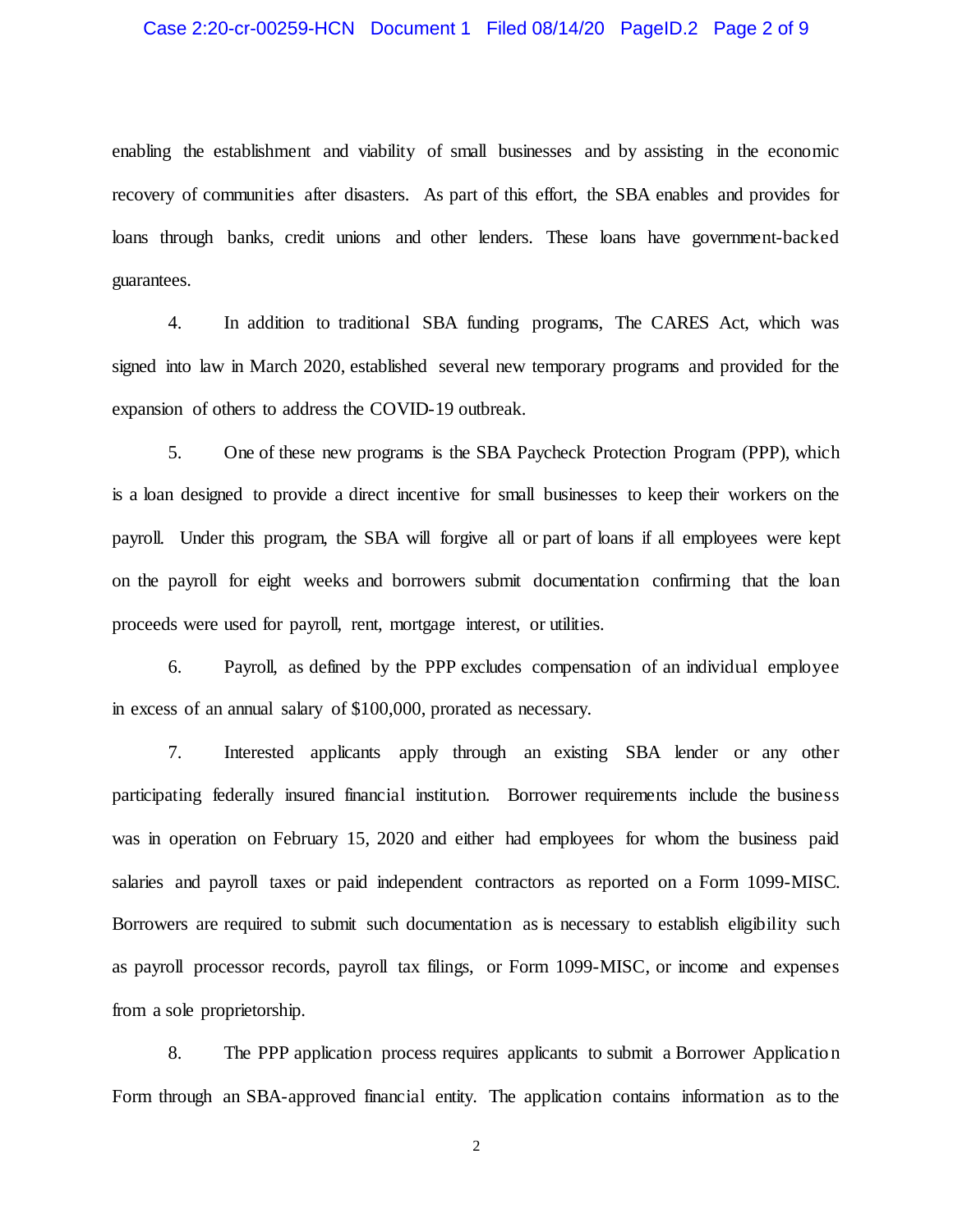#### Case 2:20-cr-00259-HCN Document 1 Filed 08/14/20 PageID.3 Page 3 of 9

purpose of the loan, average monthly payroll, number of employees and background of the business and its owner, including questions relating to criminal history.

### **II. THE SCHEME AND ARTIFICE TO DEFRAUD**

9. On or about May 1, 2020 and continuing to on or about August 12, 2020, within the Central Division of the District of Utah and elsewhere,

#### **MICHAEL LEROI DOUROS**,

defendant herein, devised and intended to devise a scheme to defraud, and to obtain money and property by means of materially false and fraudulent pretenses, representations and promises, and omissions of material facts.

10. In executing and attempting to execute the scheme and artifice to defraud, and in

furtherance thereof, defendant DOUROS:

- a. knowingly made false and fraudulent pretenses, representations, and promises to Cache Valley Bank and Zions Bank, financial institutions within the meaning of 18 U.S.C. § 20, the accounts of which were then insured by the Federal Deposit Insurance Corporation ("FDIC"), in violation of 18 U.S.C. § 1344 (Bank Fraud);
- b. knowingly made false statements and caused false statements to be made to financial institutions, in violation of 18 U.S.C. § 1014 (False Statements to a Bank); and
- c. knowingly engaged and attempted to engage in monetary transactions in criminally derived property of a value greater than \$10,000 and derived from specified unlawful activity (Bank Fraud), to wit, proceeds of fraudulently obtained money, in violation of 18 U.S.C. § 1957 (Money Laundering).

# **III. MANNER AND MEANS OF THE SCHEME AND ARTIFICE TO DEFRAUD**

*Zions Bank Loan Application*:

11. On or about May 2, 2020, defendant DOUROS filled out and submitted a PPP loan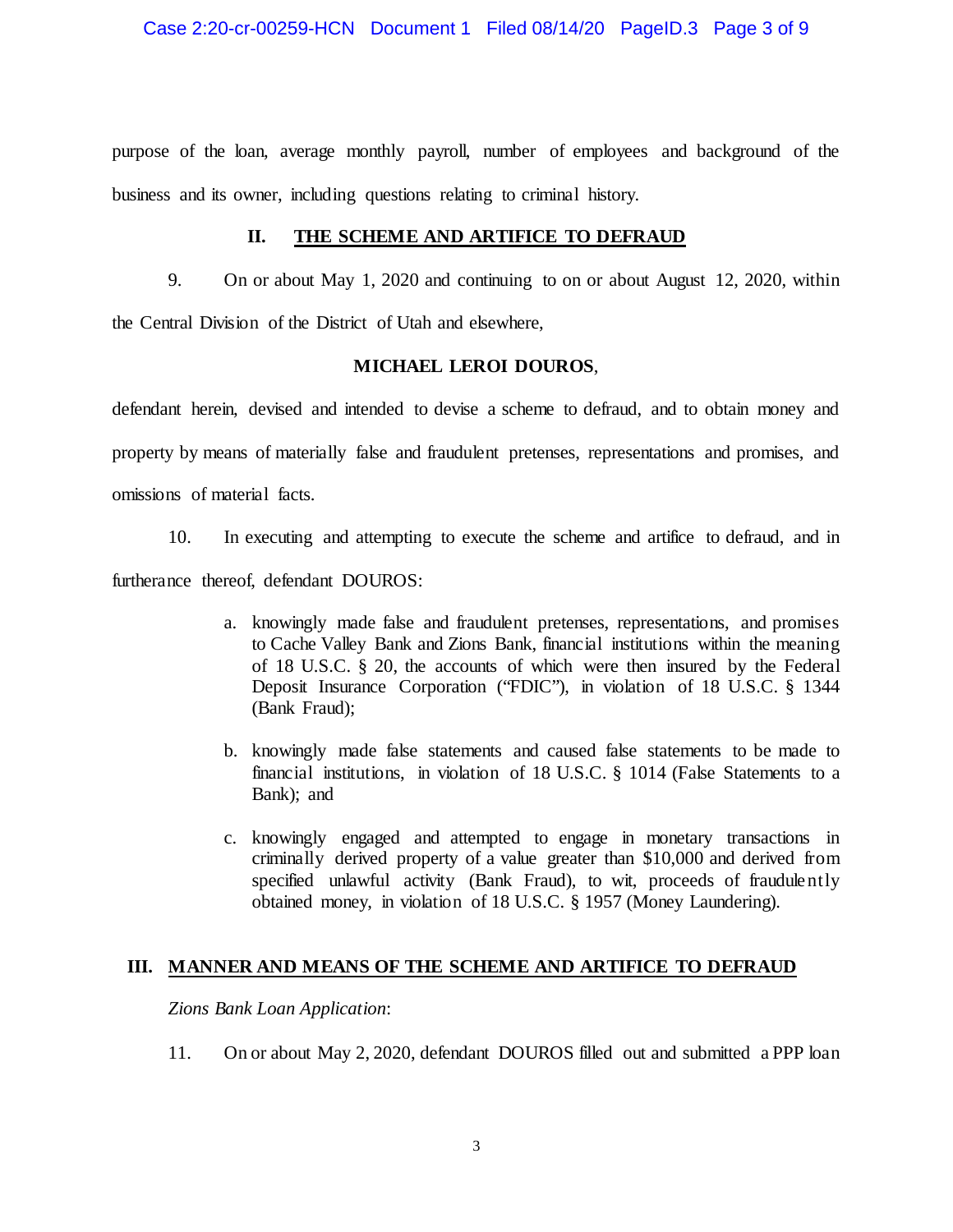application through Zions Bank.

12. In execution and furtherance of the scheme and artifice to defraud, defendant DOUROS made or caused to be made, one or more of the following false and fraudulent representations to Zions Bank:

- a. Epic Rentals' average monthly payroll was \$79,524; when in fact, Epic Rentals' average monthly payroll was far less;
- b. Epic Rentals had 10 employees; when in fact, Epic Rentals had only approximately 6 employees;
- c. Defendant DOUROS's son owned 50% of Epic Rentals; when in fact, defendant DOUROS's son did not own any portion of the business; and
- d. The Applicant (defined on SBA Form 2483 as all members owning at least 20% or more of the LLC) had not been convicted of a felony or on any form of parole or probation in the last 5 years; when in fact, defendant DOUROS was a 50% owner of Epic Rentals and was convicted of a felony by the State of Utah in 2016 and was on probation within the 5 year period.

13. Zions Bank initially funded the PPP loan of \$198,800.00, but upon further inspection of the representations in the loan application, cancelled the transfer on or about May 5, 2020.

14. The next day, on or about May 6, 2020, defendant DOUROS transferred his ownership interest in Epic Rentals to his son.

*Cache Valley Bank Loan Application*:

15. On or about May 13, 2020, defendant DOUROS caused to be filled out and submitted a PPP loan application through Cache Valley Bank.

16. In execution and furtherance of the scheme and artifice to defraud, defendant DOUROS made or caused to be made, one or more of the following false and fraudulent

4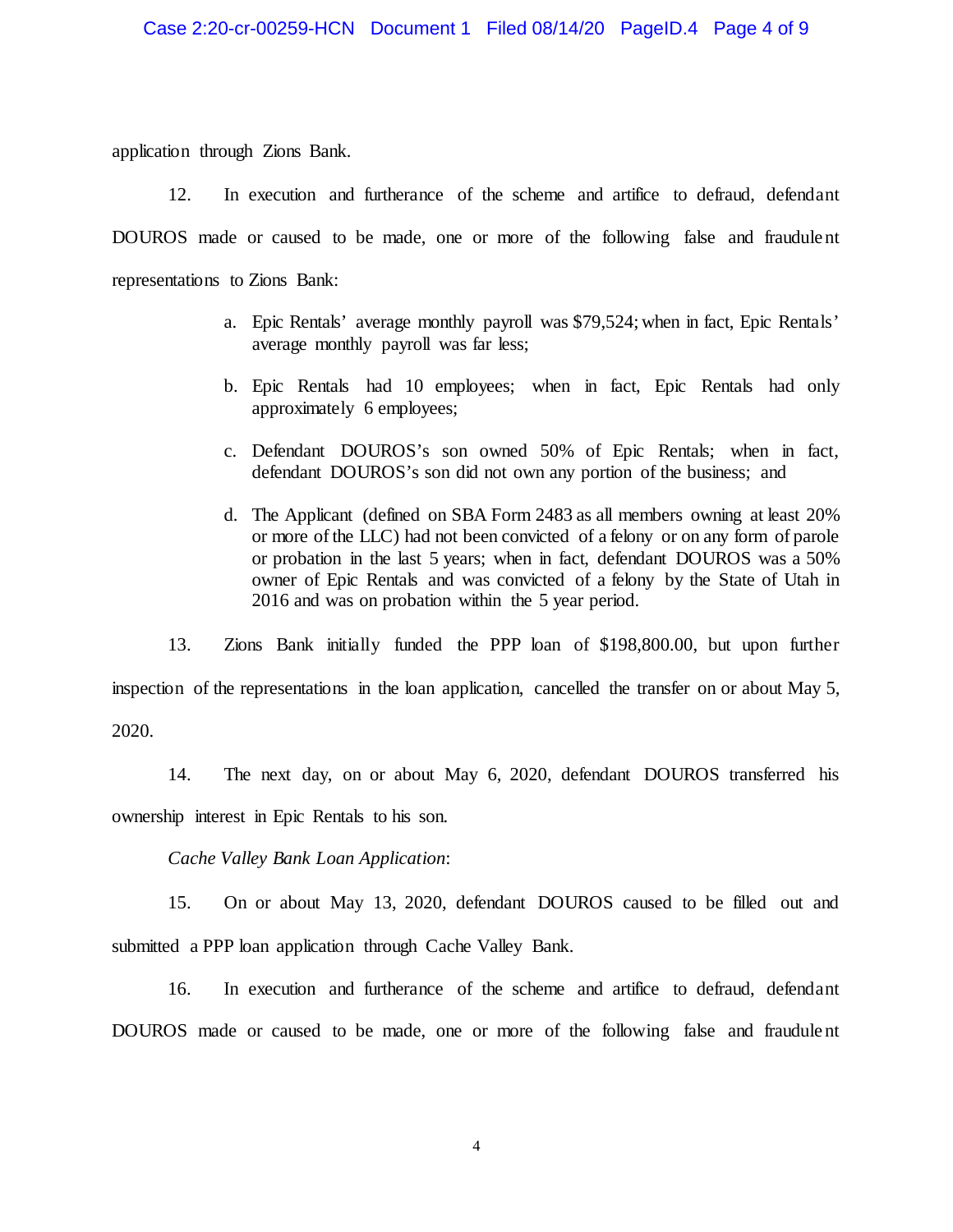representations to Cache Valley Bank:

- a. Epic Rentals' average monthly payroll was \$95,636; when in fact, Epic Rentals' average monthly payroll was far less;
- b. Epic Rentals had 9 employees; when in fact, Epic Rentals had only approximately 6 employees;
- c. Defendant DOUROS's son owned 50% Epic Rentals; when in fact, defendant DOUROS's son was a nominee and "straw owner"; and
- d. The Applicant (defined on SBA Form 2483 as all members owing at least 20% or more of the LLC) had not been convicted of a felony or on any form of parole or probation in the last 5 years; when in fact, defendant DOUROS was the true owner of Epic Rentals and was convicted of a felony by the State of Utah in 2016 and was on probation within the 5 year period.
- 17. On or about May 14, 2020, Cache Valley Bank funded the PPP loan of \$239,091.67

and transferred that money to Epic Rentals.

18. Within one month of receiving the PPP loan money, defendant DOUROS's son transferred \$95,000 of the PPP loan money to defendant DOUROS.

# **Counts 1-2 18 U.S.C. § 1344(1) & (2) (Bank Fraud)**

19. The allegations in this Felony Information are incorporated by reference and realleged as though fully set forth herein.

20. On or about the dates listed below, in the Central Division of the District of Utah and elsewhere,

#### **MICHAEL LEROI DOUROS**,

defendant herein, did execute and attempt to execute, a scheme and artifice to defraud and to obtain money by means of false and fraudulent pretenses, representations, and promises, from Cache Valley Bank and Zions Bank, financial institutions within the meaning of 18 U.S.C. § 20, the accounts of which were then insured by the Federal Deposit Insurance Corporation, in instances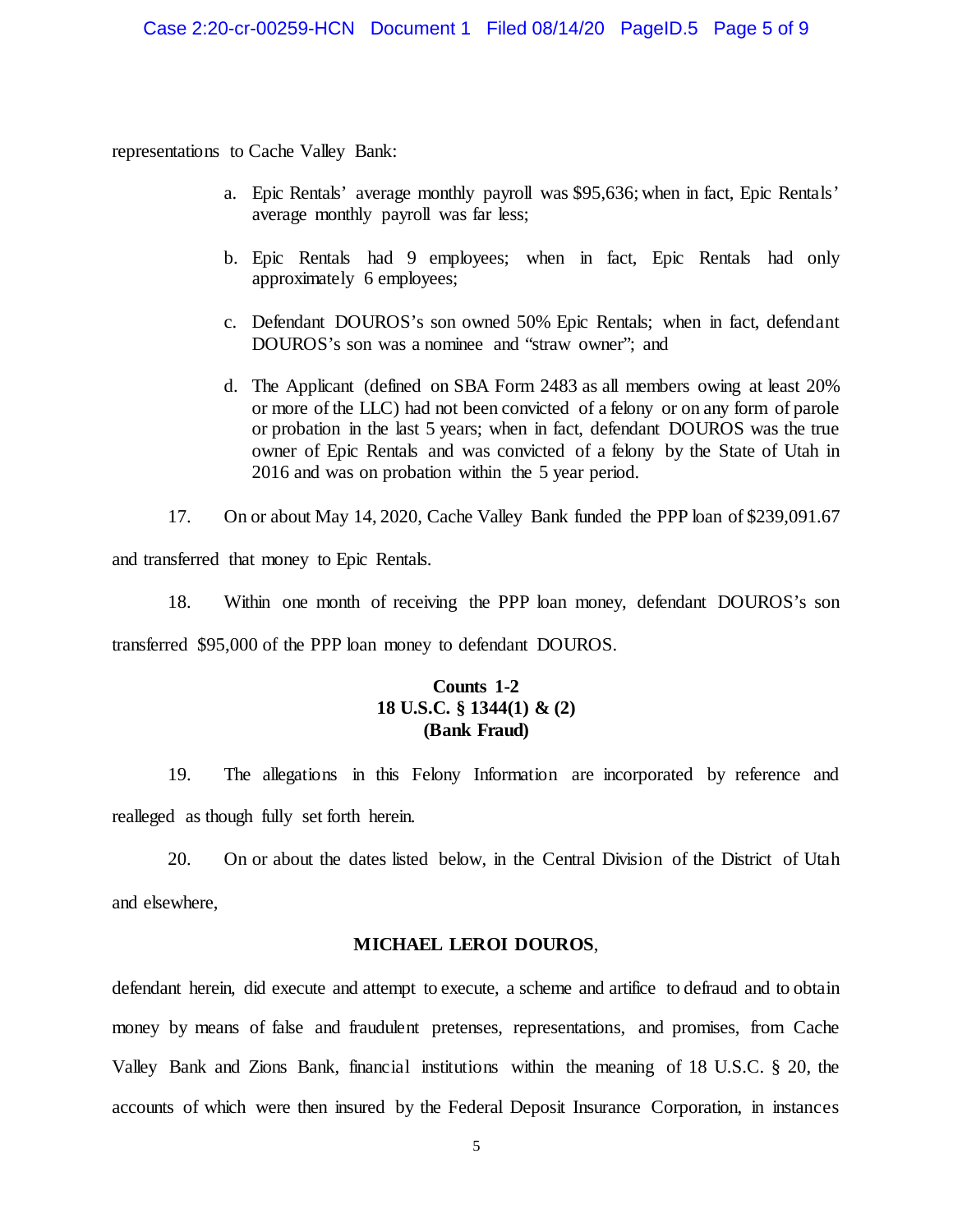#### Case 2:20-cr-00259-HCN Document 1 Filed 08/14/20 PageID.6 Page 6 of 9

including but not limited to each count below:

| <b>COUNT</b> | <b>DATE</b>   | <b>DESCRIPTION</b>                                           |
|--------------|---------------|--------------------------------------------------------------|
|              | (on or about) |                                                              |
|              | 05/02/2020    | Online loan application submitted to Zions Bank              |
|              | 05/14/2020    | \$239,091.67 transfer from Cache Valley Bank to Epic Rentals |

All in violation of 18 U.S.C. § 1344.

# **Count 3 18 U.S.C. § 1014 and 2(b) (False Statement to a Bank)**

21. The allegations in this Felony Information are incorporated by reference and realleged as though fully set forth herein.

22. On or about May 2, 2020, in the Central Division of the District of Utah and elsewhere,

### **MICHAEL LEROI DOUROS**,

defendant herein, knowingly made and caused to be made a false statement listed below for the purpose of influencing the action of Zions Bank, a bank the deposits of which were then insured by the Federal Deposit Insurance Corporation, in connection with a PPP loan application for approximately \$198,800.00, in that defendant DOUROS falsely stated and caused to be falsely stated:

- a. Epic Rentals' average monthly payroll was \$79,524; when in fact, Epic Rentals' average monthly payroll was far less;
- b. Epic Rentals had 10 employees; when in fact, Epic Rentals had only approximately 6 employees;
- c. Defendant DOUROS's son owned 50% Epic Rentals; when in fact, defendant DOUROS's son did not own any portion of the business; and
- d. The Applicant (defined on SBA Form 2483 as all members owing at least 20%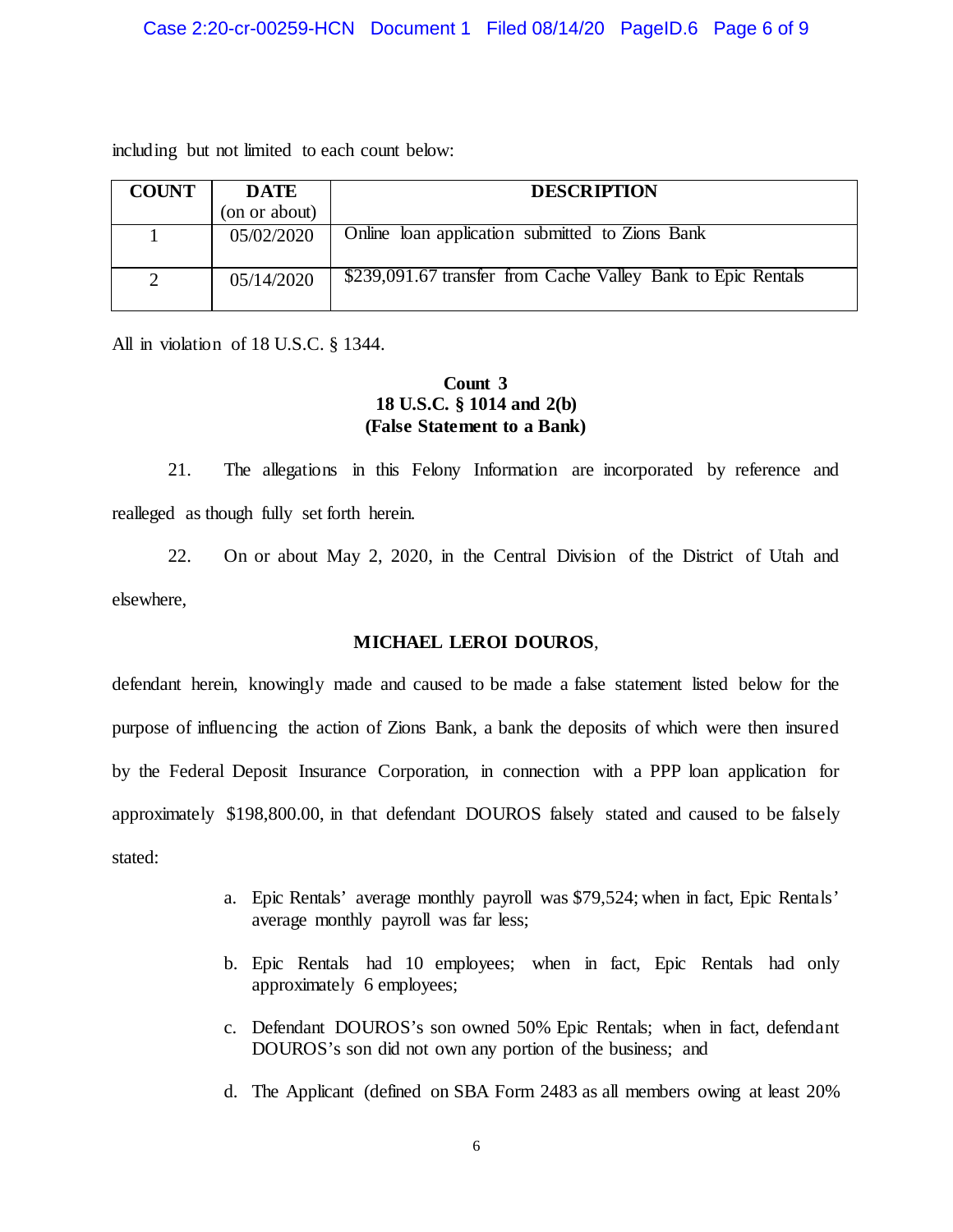or more of the LLC) had not been convicted of a felony or on any form of parole or probation in the last 5 years; when in fact, defendant DOUROS was a 50% owner of Epic Rentals and was convicted of a felony by the State of Utah in 2016 and was on probation within the 5 year period.

# **Count 4 18 U.S.C. § 1014 and 2(b) (False Statement to a Bank)**

23. The allegations in this Felony Information are incorporated by reference and realleged as though fully set forth herein.

24. On or about May 2, 2020, in the Central Division of the District of Utah and elsewhere,

### **MICHAEL LEROI DOUROS**,

defendant herein, knowingly made and caused to be made a false statement listed below for the purpose of influencing the action of Cache Valley Bank, a bank the deposits of which were then insured by the Federal Deposit Insurance Corporation, in connection with a PPP loan application for approximately \$239,091.67, in that defendant DOUROS falsely stated and caused to be falsely stated:

- a. Epic Rentals' average monthly payroll was \$95,636; when in fact, Epic Rentals' average monthly payroll was far less;
- b. Epic Rentals had 9 employees; when in fact, Epic Rentals had only approximately 6 employees; and
- c. Defendant DOUROS's son owned 50% Epic Rentals; when in fact, defendant DOUROS's son was a nominee and "straw owner".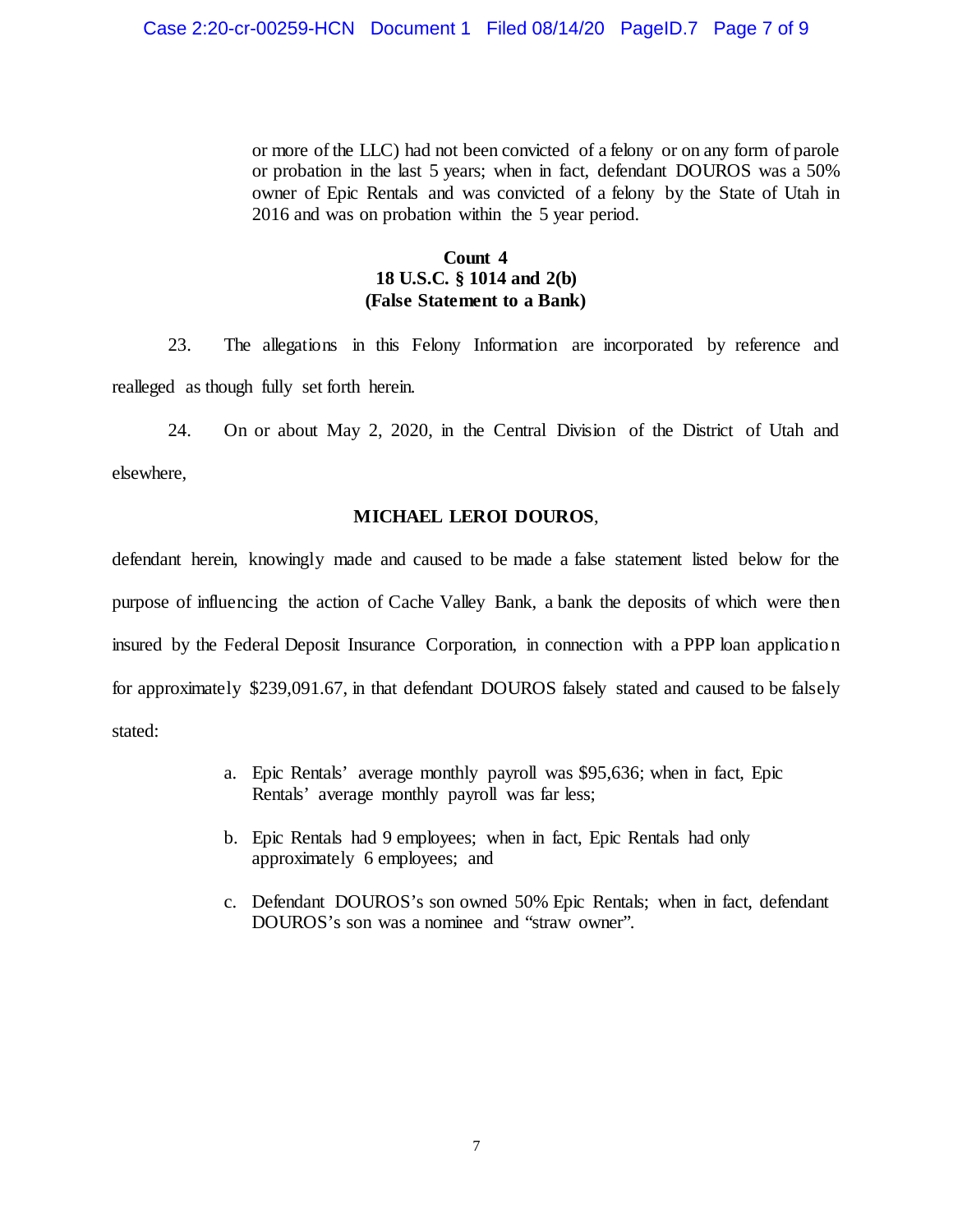# **Count 5 18 U.S.C. § 1957 (Money Laundering)**

25. The allegations in this Felony Information are incorporated by reference and realleged as though fully set forth herein.

26. On or about the dates listed below, in the Central Division of the District of Utah and elsewhere,

# **MICHAEL LEROI DOUROS**,

defendant herein, did knowingly engage and attempt to engage in the following monetary transaction by, through, and to a financial institution, affecting interstate or foreign commerce, in criminally derived property of a value greater than \$10,000.00, and such property was derived from the specified unlawful activity of Bank Fraud as alleged above, in instances including but not limited to the count below:

| <b>COUNT</b> | DATE          | <b>MONETARY TRANSACTIONS</b>                                  |
|--------------|---------------|---------------------------------------------------------------|
|              | (on or about) |                                                               |
|              | 05/21/2020    | "Payroll" check for \$20,000 written to defendant DOUROS from |
|              |               | the Epic Rentals Keybank account.                             |

All in violation of 18 U.S.C. § 1957 and 18 U.S.C. § 2(b).